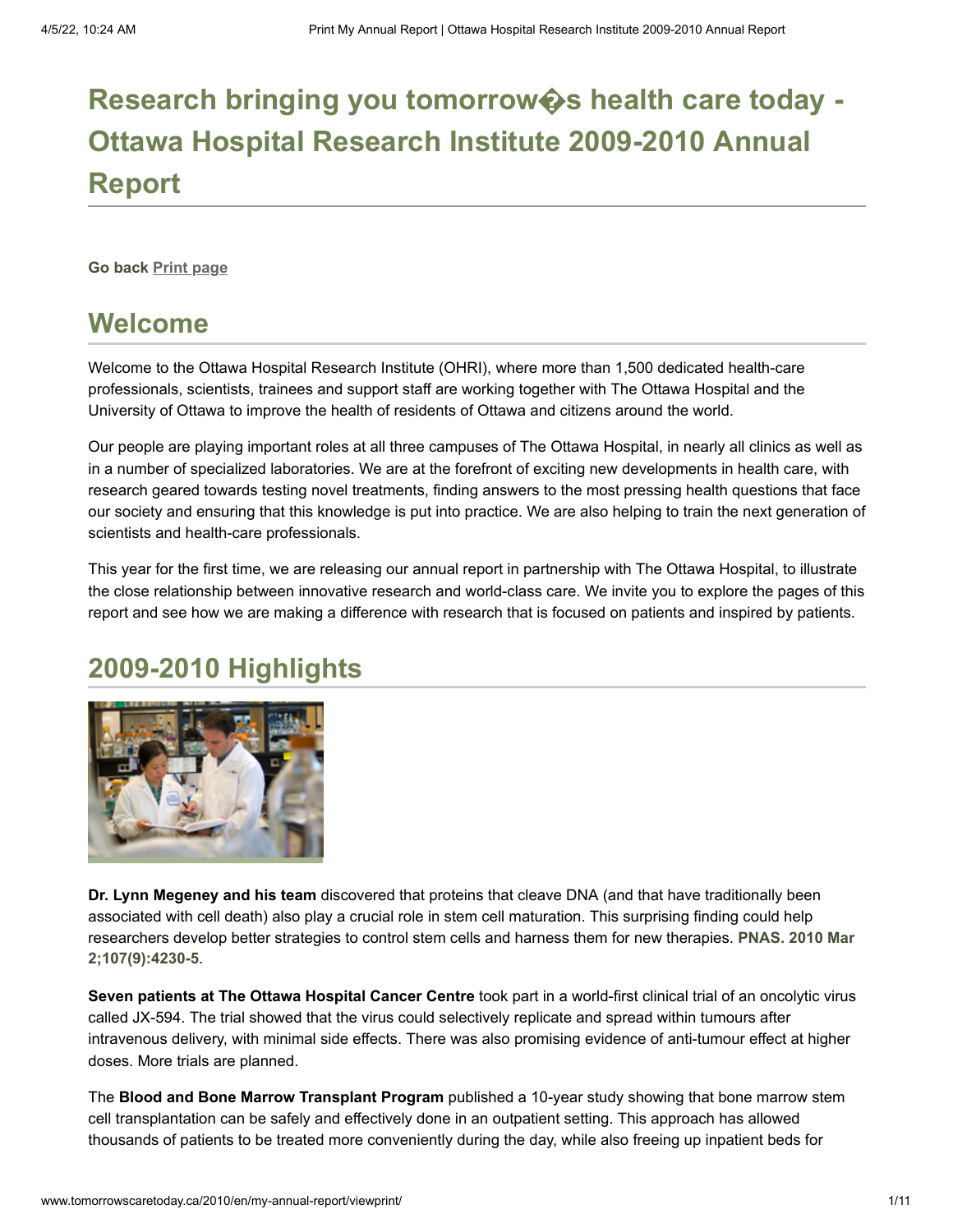[others. The study was led by Advanced Practice Nurse Sheryl McDiarmid.](http://www.ncbi.nlm.nih.gov/pubmed/19946343) **Bone Marrow Transplant. 2009 Nov 30.**

**Dr. Rashmi Kothary and his team** discovered a promising new approach for developing treatments for spinal muscular atrophy. They found that this disease affects the scaffold that gives cells their shape, and compounds [that target this scaffold can greatly increase survival in a mouse model of the disease.](http://www.ncbi.nlm.nih.gov/pubmed/20097679) **Hum Mol Genet. 2010 Apr 15;19(8):1468-78**.

**Hundreds of medical journals around the world** have endorsed a guideline developed by Dr. David Moher to improve how clinical trials are reported. The end result is better and more complete information to help health-care professionals and patients make difficult decisions. **[BMJ. 2010 Mar 23;340:c332](http://www.ncbi.nlm.nih.gov/pubmed/20332509)**.

**Dr. Duncan Stewart was awarded \$4.3M** from the Ontario government to lead a team of researchers from Ottawa and Toronto developing enhanced stem cell therapies for cardiovascular repair. A clinical trial for heart attack patients is expected to begin this year, with other trials expected in the coming years.

**Dr. Carl van Walraven developed a simple index** to identify high-risk patients before they are discharged from [hospital, so that preventive care can be targeted to reduce unnecessary readmissions and deaths.](http://www.ncbi.nlm.nih.gov/pubmed/20194559) **CMAJ. 2010 Apr 6;182(6):551-7**.

**A stem cell research company** founded by Drs. Michael Rudnicki and Lynn Megeney was acquired by Fate Therapeutics, a major U.S. stem cell research company. The move will result in further investments in research at OHRI to help advance the development of stem cell therapies for diabetes, muscle-wasting diseases and other conditions.

A **large study showed that promoting** the Canadian C-Spine Rule in hospitals can reduce the use of unnecessary neck x-rays without compromising the detection of serious neck injuries. The Rule, developed by Dr. [Ian Stiell, also allows patients without neck injuries to avoid lengthy immobilization on a stretcher.](http://www.ncbi.nlm.nih.gov/pubmed/19875425) **BMJ. 2009 Oct 29;339:b4146**.

**Dr. Fraser Scott and his team** found that type 1 diabetes may be linked to problems with the gut immune system and its reaction to certain foods. In a small clinical trial, more than half of patients with type 1 diabetes had an abnormal immune response to wheat proteins. **[Diabetes. 2009 Aug;58\(8\):1789-96.](http://www.ncbi.nlm.nih.gov/pubmed/19401421)**

**Dr. Eve Tsai received** *Canada's Top 40 Under40TM* **award** for her promising work as a spinal cord surgeon and researcher. Dr. Tsai has developed a powerful new technique to visualize nerve fibres in the spinal cord and she is also working with stem cells and nanotechnology to try to stimulate regeneration.



**Dr. Andrew Seely and his colleagues** developed a mathematical approach to find patterns in real-time heart rate data that are associated with systemic infection (called sepsis or blood poisoning). A pilot trial in 17 patients showed that the system could help detect the onset of sepsis nearly a day and a half earlier that traditional methods. **[PLoS One. 2009 Aug 14;4\(8\):e6642](http://www.ncbi.nlm.nih.gov/pubmed/19680545)**.

**Dr. Hsiao-Huei Chen received the prestigious Henry J. M. Barnett Scholarship** from the Heart and Stroke Foundation of Ontario for her work showing that a protein called LMO4 can help protect brain cells from stroke injury.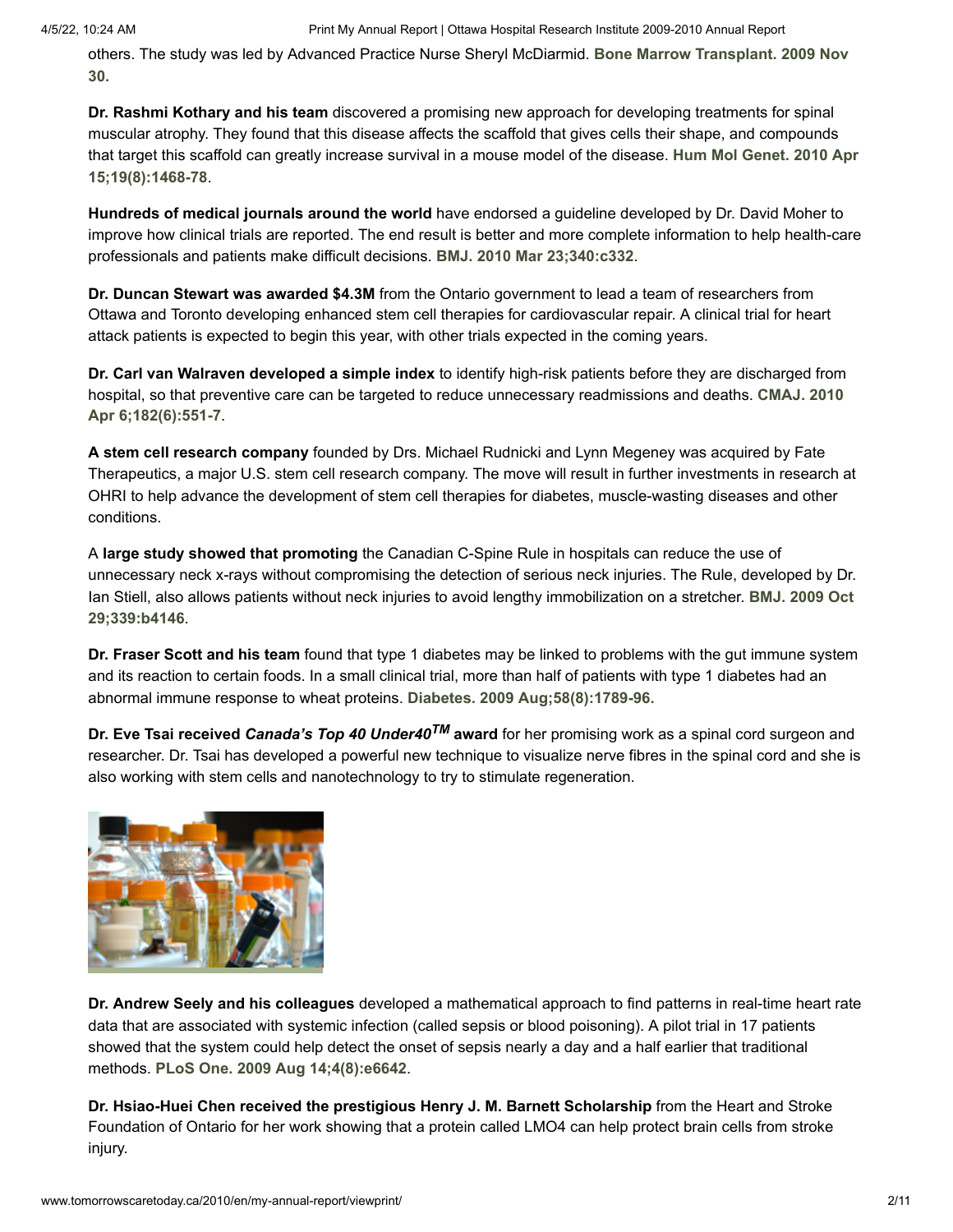A **group of nurse and physician researchers developed a clinical decision rule** to help people with cystic fibrosis decide whether or not to have a lung transplant. A recent clinical trial showed that the tool worked well for patients and a grant from the Canadian Institutes of Health Research will now help disseminate it in hospitals across Canada. **[Am J Respir Crit Care Med. 2009 Oct 15;180\(8\):761-8](http://www.ncbi.nlm.nih.gov/pubmed/19590021)**.

**Dr. Catherine Tsilfidis was awarded a \$1.4M grant** to lead a team developing gene therapy to prevent vision loss in people with retinal disease. The grant, from the Canadian Institutes of Health Research and the Foundation Fighting Blindness, will fund five years of pre-clinical research to get the therapy ready for testing in humans.

**The Ottawa Hospital, the OHRI and the University of Ottawa** have opened a new subunit of the Institute for Clinical Evaluative Sciences (ICES). The facility is based at The Ottawa Hospital's Civic Campus and is called ICES@uOttawa. It will give Ottawa researchers access to highly secure patient data from all across Ontario, so that they can investigate factors that affect health and develop approaches to improve treatment, prevention and diagnosis.

**Graduate student Natalie Andrews won the CIHR-Let's Talk Science Synapse Award** for outreach to youth. Ms. Andrews has developed an interactive tour of the OHRI's Centre for Cancer Therapeutics. More than 250 high school students have gone on the tour so far.

### **Where**



The Ottawa Hospital Research Institute is based at The Ottawa Hospital, with activities in nearly all clinics at all three Campuses (Civic, General and Riverside). We also have specialized research facilities such as the Sprott Centre for Stem Cell Research and Good Manufacturing Practice Laboratories. We are building a new Centre for Innovative Cancer Research, a Centre for Practice-Changing Research and new regenerative medicine and vision research facilities thanks to support from the Canada Foundation for Innovation and The Ottawa Hospital Foundation.

# **Regenerative Medicine: Renovating the Body**

### **This content requires Flash**

To view this content, JavaScript must be enabled, and you need the latest version of the Adobe Flash Player.

**[Download the free Flash Player now!](http://www.adobe.com/go/getflashplayer)**

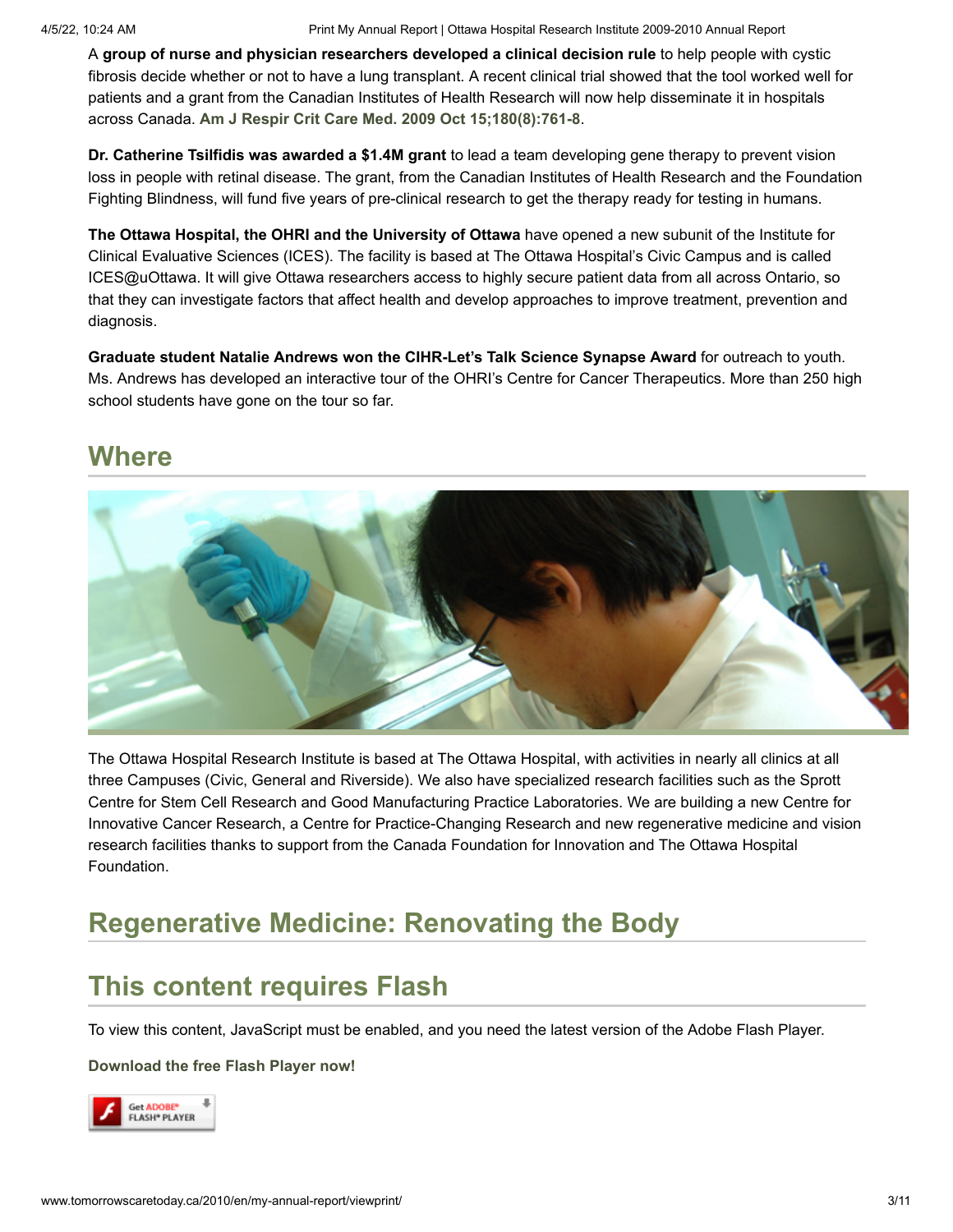Dr. Duncan Stewart and a team at the Ottawa Hospital Research Institute are at the forefront of a new frontier in health research and the quest for better ways to cure disease. They are leaders in a revolutionary new field called regenerative medicine, which seeks to repair and rebuild damaged tissues and organs using the body's own building blocks, including stem cells, genes and biomaterials.

"All of us have stem cells in nearly all organs of the body, but in the adult they appear to have only limited regenerative abilities," says Dr. Stewart. "The aim of our research is to "rejuvenate" these cells and enhance their activity to repair damaged tissues and reverse the effects of disease."

#### **Focus on the Heart**

One area of opportunity that Dr. Stewart and his team are investigating is how regenerative medicine can help patients recover from heart attacks.

Heart attack is a common problem caused by a blockage in an artery that supplies blood to the heart. When caught early, a heart attack can usually be stopped by opening up the blocked artery before a significant amount of heart muscle is lost; but unfortunately, even when this is accomplished early, many patients still suffer from large areas of damage that lead to scarring of the heart. This interferes with the pumping ability of the heart, leading to heart failure and other complications which can result in poor quality of life and early death.

#### **Optimism for the Future**

What if we could harness our own stem cells to improve healing after a heart attack by reducing the amount of scarring and replacing the damaged area with healthy new heart tissue? That is the promise of regenerative medicine and it is closer than you may think. Dr. Stewart has already shown that the concept works remarkably well in laboratory models; within the next year he will launch a clinical trial to test this approach in 100 heart attack patients in partnership with the University of Ottawa Heart Institute. Stem cells will be collected from each patient's blood and then enhanced in the laboratory by addition of a gene that is critical for their regenerative activity. The enhanced cells will then be injected into the same patient's heart to hopefully repair the damage and make the heart healthy again.

Dr. Stewart is anxious for the study to begin, and optimistic about its possible results. He is also excited about the many other regenerative medicine projects at the Ottawa Hospital Research Institute, which are showing promise in areas such as muscle disease, multiple sclerosis, diabetes, blindness and spinal cord injury.

"I believe that in the near future, regenerative medicine will play an increasingly vital role in the care of our patients who are suffering from organ damage and failure," says Dr. Stewart. "I also believe that The Ottawa Hospital will be at the forefront of this transformation in health-care, with Ottawa patients among the first to benefit."

## **Who**

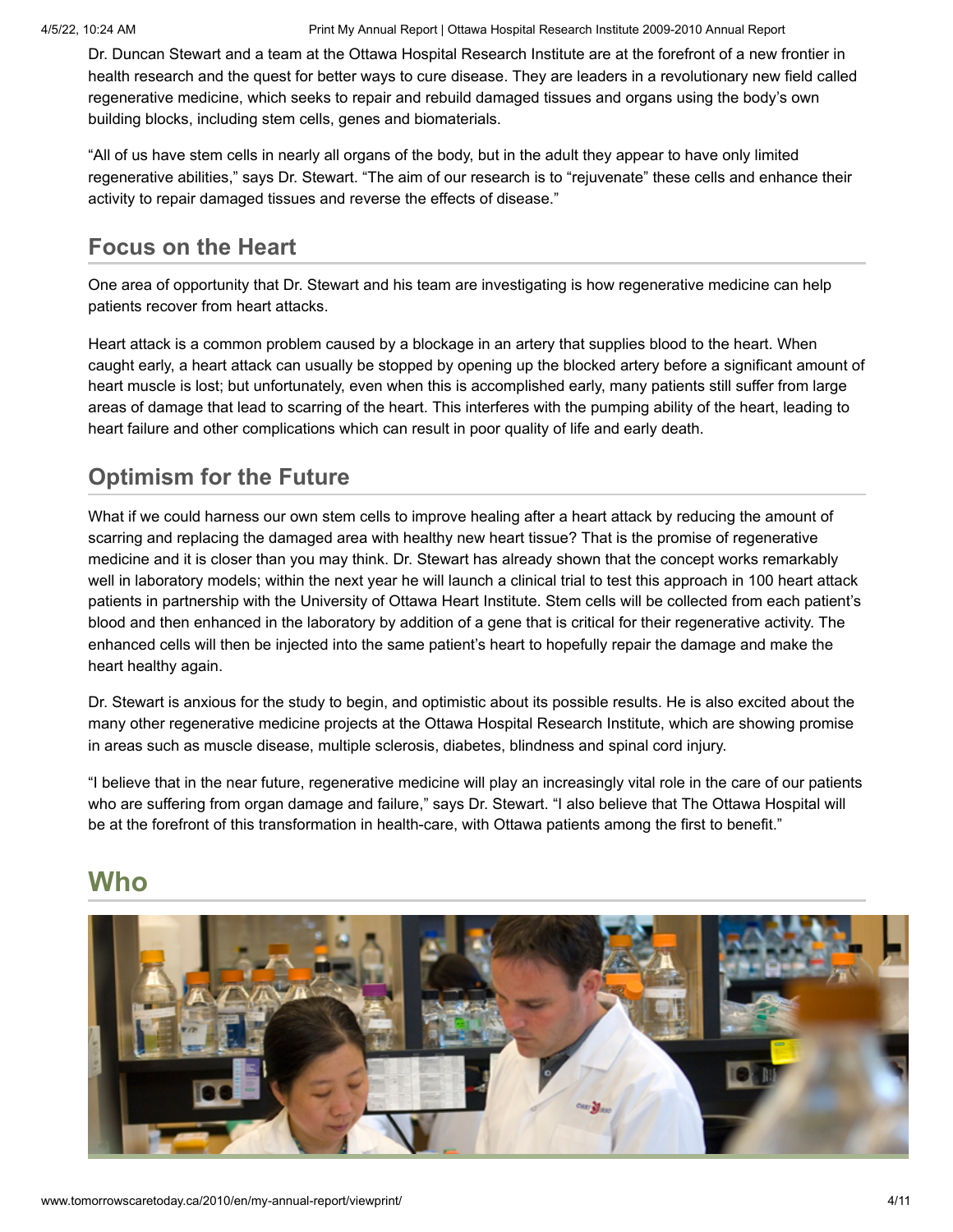**Research is a team activity at OHRI involving physicians, nurses and other health-care professionals, as well as basic scientists, trainees and specialized support staff.**

#### **Scientists**

OHRI has 106 scientists leading teams of 5-30 people each. Scientists have MDs, PhDs or both and spend the majority of their time on research. All OHRI Scientists are also professors at the University of Ottawa and many are active physicians at The Ottawa Hospital.

#### **Investigators**

Investigators are generally physicians, nurses, or other health-care professionals at The Ottawa Hospital. They devote significant time to research while also being very active in clinical practice. OHRI has more than 350 investigators.

#### **Trainees**

OHRI has approximately 400 trainees who conduct much of the hands-on research at OHRI and come up with many of the innovative ideas. Trainees include graduate students, postdoctoral fellows, undergraduates, summer students and volunteers. Most are undertaking research at OHRI as part of a degree at the University of Ottawa.

#### **Support staff**

OHRI depends on more than 700 highly specialized support staff to conduct ground-breaking research. Support staff administer clinical trials, manage research programs and operate sophisticated laboratory equipment. They also take care of health and safety, commercialization, finance and other areas of administration.

## **Cancer Centre: Better Access for our Community**

# **This content requires Flash**

To view this content, JavaScript must be enabled, and you need the latest version of the Adobe Flash Player.

#### **[Download the free Flash Player now!](http://www.adobe.com/go/getflashplayer)**



Expanding our Cancer Centre means TOH can better care for the community closer to home, provide easier access and less added inconvenience for patients, their caregivers or loved ones. In January, a new building was expanded at the General Campus to host cancer and research services, and in April, a satellite site opened at the Queensway Carleton Hospital (QCH). Located at the QCH, the Irving Greenberg Family Cancer Centre is a unique partnership that increases access to care and, when deemed appropriate by the cancer care team, ensures many patients from the west end of the city and the Ottawa Valley do not have to travel to the east end of Ottawa for necessary treatment. "While some chemotherapy will still be at our main campus, the new cancer centre means that we are taking the needs of patients and families into consideration, reducing wait and travel times," says Paula Doering, Vice-President of Clinical Programs at The Ottawa Hospital and Regional Vice-President of Cancer Services. "Patients will be treated in a new, beautiful, purpose-built facility designed for its intended use."

#### **Designed for Excellence**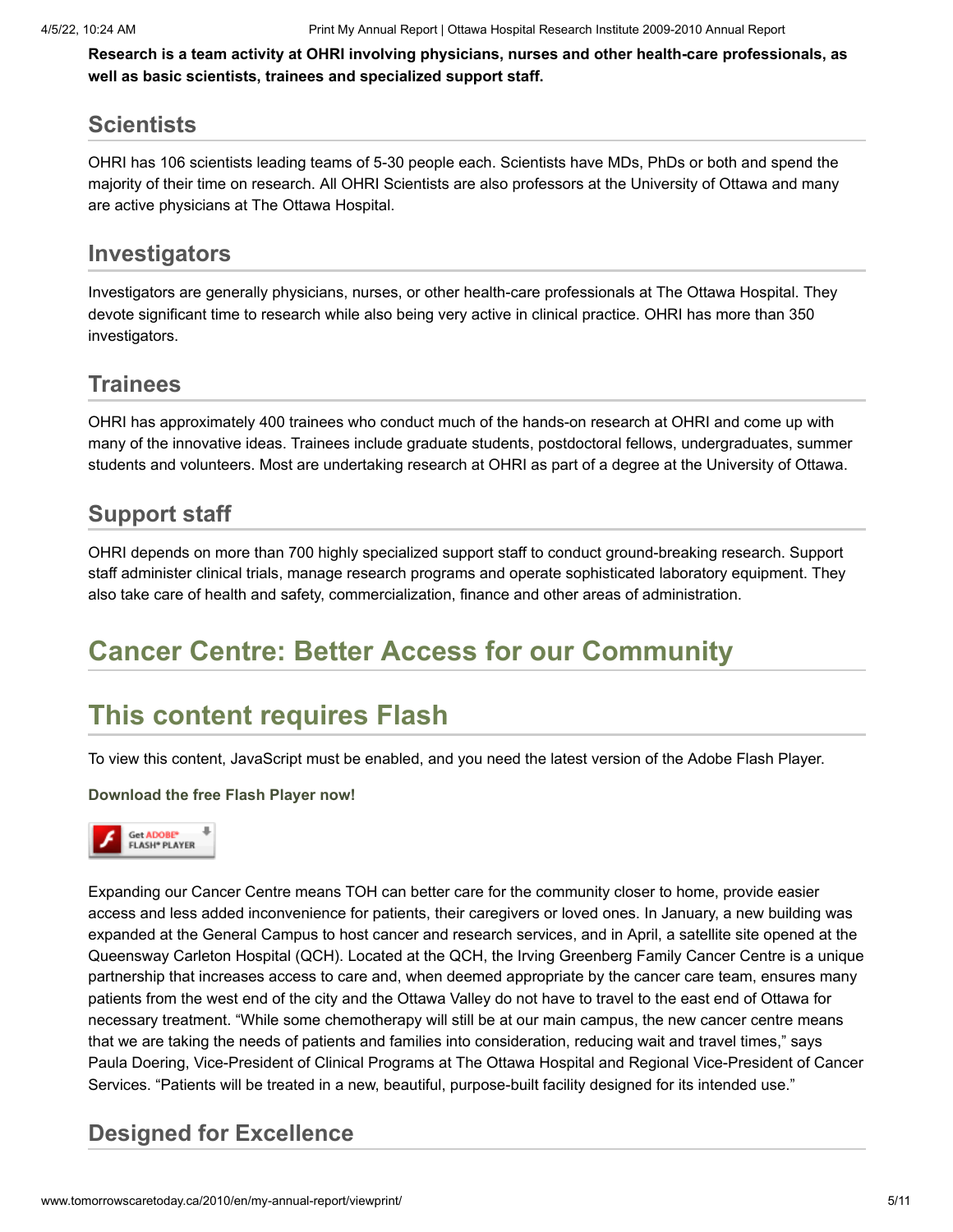The expanded Cancer Centre at the General Campus and the Irving Greenberg Family Cancer Centre were designed for delivering chemotherapy and radiation and offer appropriate, private and comfortable space for patients, caregivers a nd family. "We built a leading Cancer Centre with sufficient space to host patients and family members or caregivers who generally accompany patients to their appointments," says Doering.

Cancer care touches lives with innovative therapies designed to meet the needs of today's health-care system. "We have a full complement of health-care professionals aligned to treat patients and provide services, information and expertise to their families and caregivers, including a Psychosocial Oncology Program that helps cancer patients—and their families—from diagnosis and treatment to survivorship and end-of-life issues," says Doering. "Our expanded program is groundbreaking in every sense of the word."

#### **Research Providing New Treatments**

The new building at the General Campus includes a new Centre for Innovative Cancer Research, which is currently being built on the third floor. "Research allows us to provide innovative care for our patients today and also develop new therapies for tomorrow," says Dr. Michael McBurney, who leads the Ottawa Hospital Research Institute's cancer research team. "This new floor will give our researchers the tools they need to quickly move discoveries from bench-to-bedside, so that therapies developed in Ottawa, such as cancer-fighting viruses, can be available to the people of Ottawa sooner."

#### **Here Today**

The expanded Cancer Program enables TOH to see more patients, reduce wait times, and expedites cancer care in general in the region. Next steps for Doering and her team include "transferring knowledge to other care providers in the community so we can continue to deliver improved care, cancer awareness, follow-up treatment and better patient outcomes," she says.

"We are excited about the opportunities the new centres bring and will continue to look for ways to better serve our community," concludes Doering.

### **What**



The Ottawa Hospital Research Institute (OHRI) includes more than 1,500 people conducting research at The Ottawa Hospital, in partnership with the University of Ottawa. Our goal is to improve the health of people in Ottawa and around the world, while providing exceptional training and collaboration opportunities.

Our underlying philosophy is to create an environment that fosters exceptional research as well as the translation of research findings into practical applications. Our work is geared towards answering important health questions (both in the lab and in the clinic), creating new therapies and health technologies, and developing strategies to ensure that health decision-makers are aware of and are using evidence to inform their decision-making.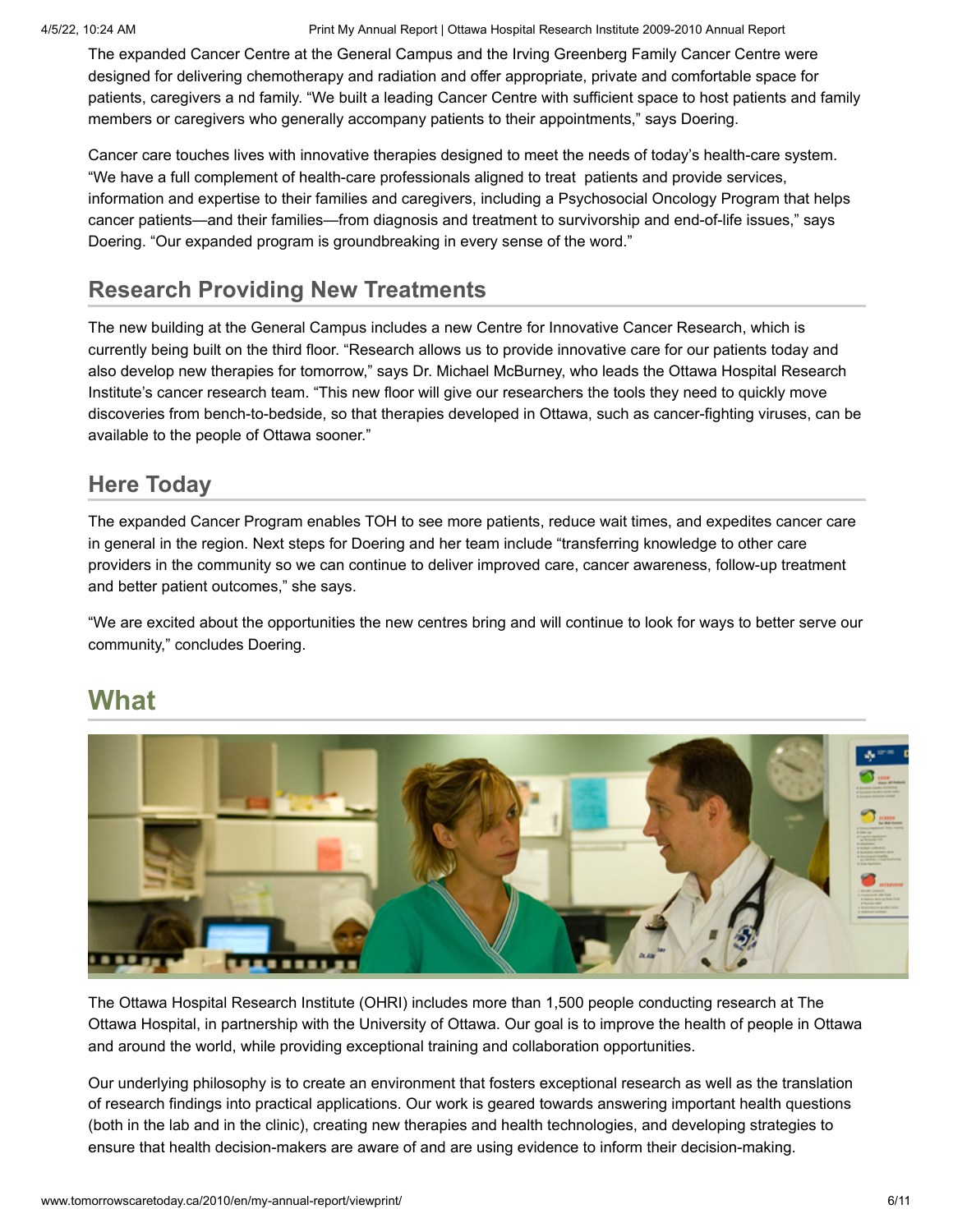The OHRI was formed in 2001 to help bring together all the research activities at The Ottawa Hospital, in partnership with the University of Ottawa. Today, The Ottawa Hospital is a leading academic health science centre, serving more patients than any other hospital in Canada and the OHRI is recognized as a top centre for health research.

# **Financial Overview**

# **Revenue Distribution 2009-2010**

Revenue Distribution 2009-2010

# **Expenditure Distribution 2009-2010**

Expenditure Distribution 2009-2010

# **Top 10 sources of peer-reviewed funding**

**Top 10 sources of peer-reviewed funding** 

# **Vision and Priorities**

The Ottawa Hospital Research Institute has developed a new Vision:

#### **To give our patients and their loved ones new hope through research that makes tomorrow's health-care possible today.**

This vision expresses our commitment to research that is focused on patients and inspired by patients. We approach our work with compassion and dedication each day, knowing that every question we answer and every problem we solve could eventually impact many people, including our loved ones. As basic scientists, physicians, nurses, trainees and other researchers, we are committed to translating our results into benefits for patients and society and making tomorrow's health-care possible today.

To support our new vision, we have developed two strategic research priorities:

#### **Regenerative and Biological Therapeutics**

This priority is designed to foster "bench to bedside" research – turning basic discoveries in cellular and molecular biology into new regenerative and biological therapeutics to improve health.

#### **Practice-Changing Research**

This priority is designed to put knowledge to work – performing high-quality clinical research that can inform health decisions and ensuring that results are optimally applied to improve health.

We have also developed a cross-cutting strategic research theme:

#### **Vascular Health**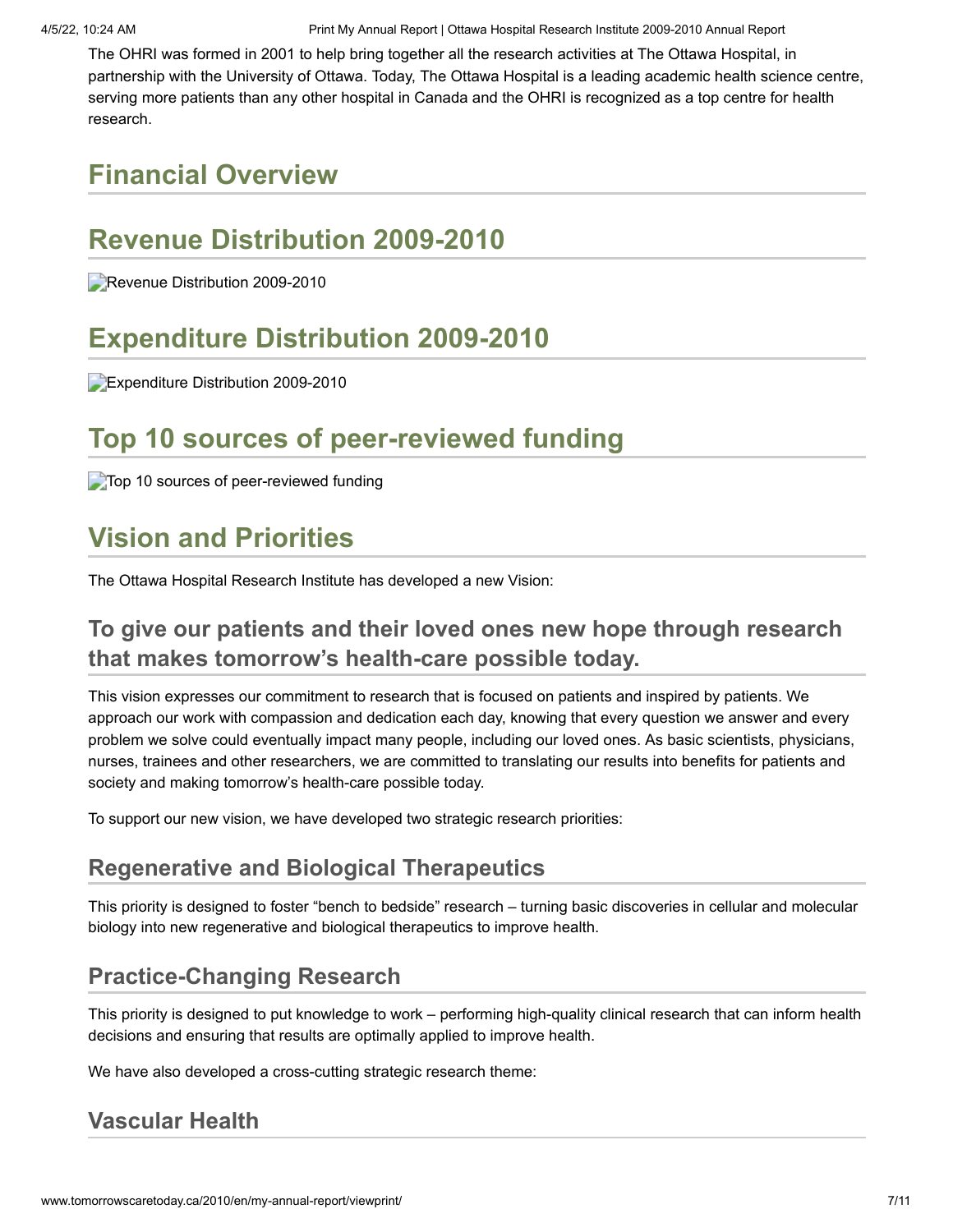This theme is designed to foster an exciting area of research that focuses in the role of blood vessels in health and disease. This theme cuts across all of our existing programs, fits well with our partners and addresses a major challenge for the health and well-being of Canadians.

# **Success Stories**

#### **Celebrating Our Successes and the Teams Who Made Them Possible:**

Each year we reflect on the previous twelve months as we prepare ourselves for the year to come. This year, we can look back with pride and a sense of team accomplishment when we consider the successes we achieved together.

Success is measured in different ways, but at The Ottawa Hospital and the Ottawa Hospital Research Institute we take pride in the success we see with patient care, research, management, development, crisis response and the evolution of our hospital.

We've selected three stories showcasing the values and team effort that have enabled us to work towards our vision of providing each patient with the world-class care, exceptional service and compassion we would want for our loved ones.



# **[Regenerative](http://www.tomorrowscaretoday.ca/2010/en/success-stories/renovating-the-body?phpMyAdmin=kNwxvZ7zkK42KEEOKf4p-taSJY6) Medicine: Renovating the Body**

Dr. Duncan Stewart and a team at the Ottawa Hospital Research Institute are at the forefront of a new frontier in health research and the quest for better ways to cure disease. They are leaders in a revolutionary new field called regenerative medicine, which seeks to repair and rebuild damaged tissues and organs using the body's own building blocks, including stem cells, genes and biomaterials.



# **Cancer Centre: Better Access for our [Community](http://www.tomorrowscaretoday.ca/2010/en/success-stories/cancer-centre?phpMyAdmin=kNwxvZ7zkK42KEEOKf4p-taSJY6)**

Expanding our Cancer Centre means TOH can better care for the community closer to home, provide easier access and less added inconvenience for patients, their caregivers or loved ones. In January, a new building was expanded at the General Campus to host cancer and research services, and in April, a satellite site opened at the Queensway Carleton Hospital (QCH).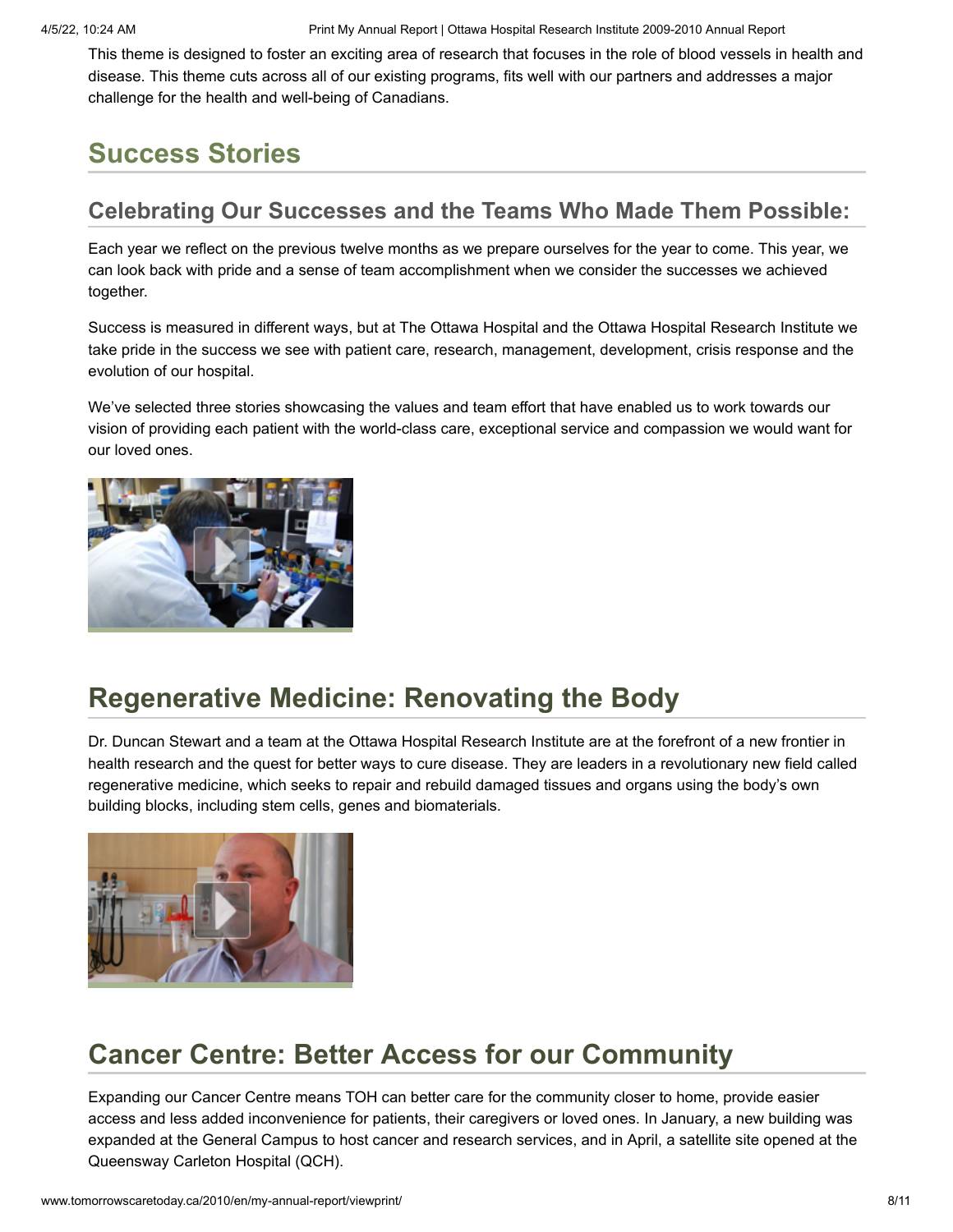

# **One Life: An H1N1 [Patient's](http://www.tomorrowscaretoday.ca/2010/en/success-stories/one-life-an-h1n1-patients-story?phpMyAdmin=kNwxvZ7zkK42KEEOKf4p-taSJY6) Story**

We're all accustomed to the common cold or flu, which normally takes affect with changes of the season and follows a predictable pattern. The H1N1 influenza strain, however, is anything but normal.

# **One Life: An H1N1 Patient's Story**

# **This content requires Flash**

To view this content, JavaScript must be enabled, and you need the latest version of the Adobe Flash Player.

**[Download the free Flash Player now!](http://www.adobe.com/go/getflashplayer)**



We're all accustomed to the common cold or flu, which normally takes affect with changes of the season and follows a predictable pattern. The H1N1 influenza strain, however, is anything but normal.

Most cold or influenza sufferers recover in a week, but some 'flu victims can have more serious implications, especially children and seniors with respiratory diseases. Serious implications caused by H1N1 included incapacitating a previously healthy individual for 5 to 10 days, leading to pneumonia, bronchitis, paralysis and coma. Other dreadful consequences were the possible aggravation of underlying chronic heart and lung disease and—in some instances—death.

Treating patients with H1N1 put a tremendous burden on the staff at TOH's Intensive Care Unit. It also placed H1N1 patients in dire circumstances as the disease is difficult to treat and cure. H1N1 had tough physical implications for the patient to endure, but also exposed their families and loved ones to a great deal of emotional pressure and stress. Facing an unknown future, both the patient and family worried about the possible outcomes, which included succumbing to the disease.

Garth Griffiths contracted H1N1 and was cared for at our General Campus Intensive Care Unit (ICU). Garth spent days in a coma and his family and TOH ICU staff didn't waste any time fighting for his life. One person in particular wasn't giving up hope for Garth's recovery.

Chantal Pilon, an ICU nurse was one of many who stood by Garth's side, even risking her own health to ensure that Garth recuperated. Chantal was committed to caring for ICU patients of all ages, but never before experienced patients like Garth - young adults clinging to life on ventilators with an illness she hadn't seen before.

Chantal refused to be swayed by her patient's low chance of survival. After days of living in uncertainty, Garth's battle was a success as he prevailed through paralysis—caused by the H1N1 virus—and regained his health. He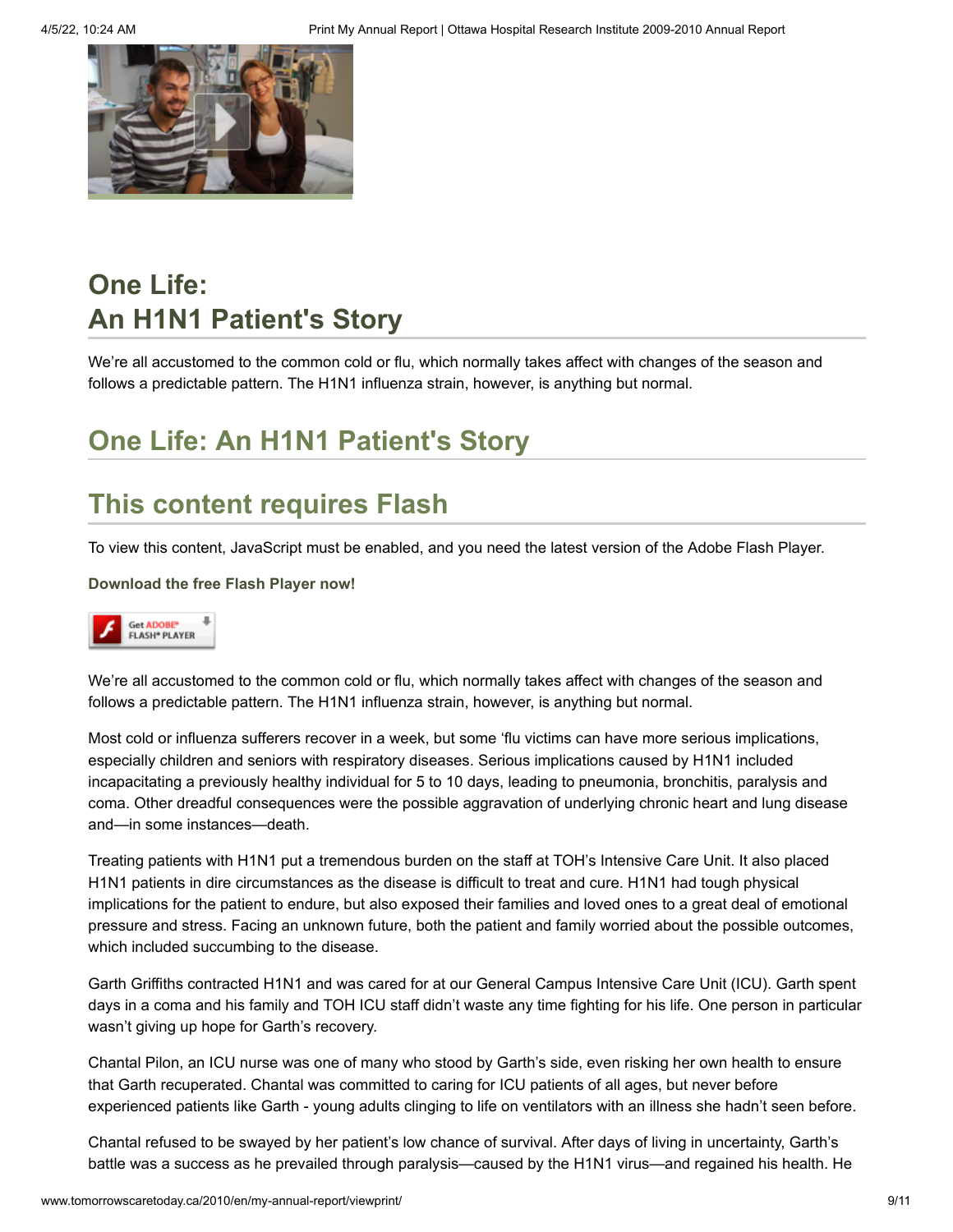even participated in several ground-breaking research studies while in the ICU, knowing that the results of these studies could help to improve care for many others in the future. Today, Garth, Chantal and TOH ICU staff can share their story and bring a very real and human experience to an illness that stunned the medical profession and captivated the minds and fears of the public.

## **Leadership Team**

The OHRI is a not-for-profit corporation governed by a Board of Directors that includes members of the University of Ottawa, The Ottawa Hospital, The Ottawa Hospital Foundation and the community.

# **Chair**

Ken Newport, Biotech entrepreneur

# **Vice-Chair and Treasurer**

Ian Mumford, Chief Operating Officer, Canadian Blood Services

### **Directors**

| Dr. Jacques Bradwejn | Dean, Faculty of Medicine, University of Ottawa                                                                                                                       |
|----------------------|-----------------------------------------------------------------------------------------------------------------------------------------------------------------------|
| lan Curry            | President and CEO, DNA Genotek                                                                                                                                        |
| Don Hewson           | President and CEO, HBS Marketing                                                                                                                                      |
| Dr. Jack Kitts       | President and CEO, The Ottawa Hospital                                                                                                                                |
| Rose Lipiec          | Financial Planner, TD Waterhouse Financial Planning                                                                                                                   |
| Randall Marusyk      | Managing Partner, MBM Intellectual Property Law                                                                                                                       |
| <b>Russell Mills</b> | Dean, School of Media and Design, Algonquin College                                                                                                                   |
| Dr. Mona Nemer       | Vice-President, Research, University of Ottawa                                                                                                                        |
| Lynn Pratt           | Partner, Deloitte & Touche LLP                                                                                                                                        |
| Dr. Denis Prud'homme | Dean, Faculty of Health Sciences, University of Ottawa                                                                                                                |
| Dr. Duncan Stewart   | CEO and Scientific Director, Ottawa Hospital Research Institute<br>Vice-President of Research, The Ottawa Hospital and<br>Professor of Medicine, University of Ottawa |
| Bashir Surani        | Member of The Ottawa Hospital Board of Governors                                                                                                                      |
| Dr. Lynne Watt       | Partner, Gowling Lafleur Henderson LLP                                                                                                                                |
| Shirley Westeinde    | Chair, Westeinde Group of Companies                                                                                                                                   |
| Carole Workman       | Executive Director, Canadian Association of University Business Officers                                                                                              |

# **Senior Management Team**